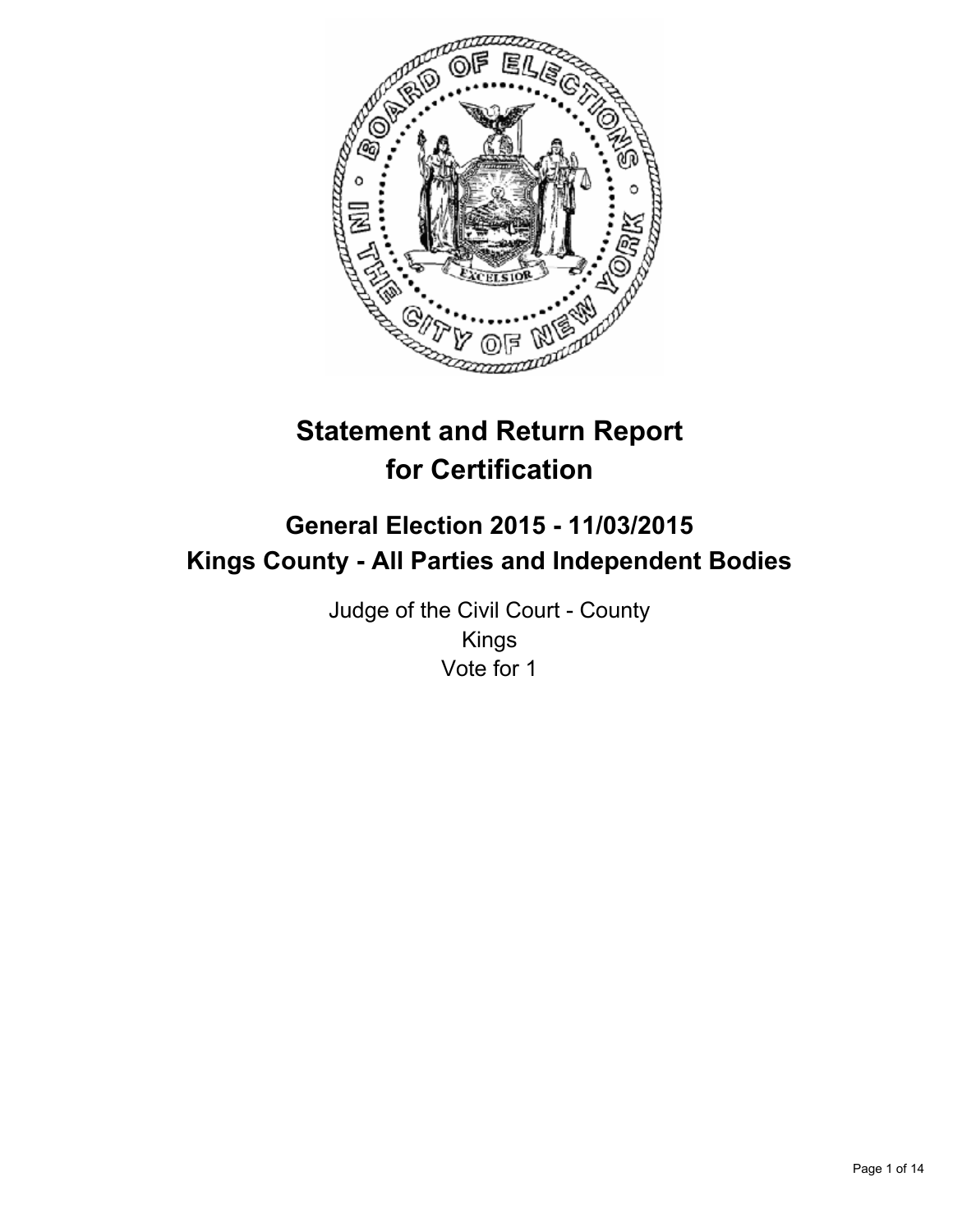

| <b>PUBLIC COUNTER</b>                                    | 2,280 |
|----------------------------------------------------------|-------|
| <b>EMERGENCY</b>                                         | 2     |
| ABSENTEE/MILITARY                                        | 199   |
| <b>AFFIDAVIT</b>                                         | 32    |
| <b>Total Ballots</b>                                     | 2,513 |
| Less - Inapplicable Federal/Special Presidential Ballots | 0     |
| <b>Total Applicable Ballots</b>                          | 2,513 |
| LORNA J. MCALLISTER (DEMOCRATIC)                         | 1,658 |
| VINCENT F. MARTUSCIELLO (CONSERVATIVE)                   | 575   |
| AARON MASLOW (WRITE-IN)                                  | 1     |
| ALAIN V. MASSENA (WRITE-IN)                              | 1     |
| CHARLES FINKELSTEIN (WRITE-IN)                           | 1     |
| DWEYNIE PAUL (WRITE-IN)                                  | 2     |
| <b>ISRAEL GLASSER (WRITE-IN)</b>                         | 1     |
| JACOB REISMAN (WRITE-IN)                                 | 3     |
| <b>JESSE MANNING (WRITE-IN)</b>                          | 1     |
| JOEL ZULLER (WRITE-IN)                                   | 1     |
| KIRK SUNDAY (WRITE-IN)                                   | 1     |
| LUCY PARSONS (WRITE-IN)                                  | 1     |
| MATTHEW FAIRLEY (WRITE-IN)                               | 1     |
| PAMELA A. WALKER (WRITE-IN)                              | 1     |
| SAMUEL RUBINSTEIN (WRITE-IN)                             | 2     |
| UNATTRIBUTABLE WRITE-IN (WRITE-IN)                       | 1     |
| YEHUDA REISMAN (WRITE-IN)                                | 1     |
| ZEPHYR TEACHOUT (WRITE-IN)                               | 1     |
| <b>Total Votes</b>                                       | 2,253 |
| Unrecorded                                               | 260   |
| nhly Nietriet 19                                         |       |

| PUBLIC COUNTER                                           | 2,635 |
|----------------------------------------------------------|-------|
| <b>EMERGENCY</b>                                         | 0     |
| ABSENTEE/MILITARY                                        | 126   |
| <b>AFFIDAVIT</b>                                         | 37    |
| <b>Total Ballots</b>                                     | 2,798 |
| Less - Inapplicable Federal/Special Presidential Ballots | 0     |
| <b>Total Applicable Ballots</b>                          | 2,798 |
| LORNA J. MCALLISTER (DEMOCRATIC)                         | 2,222 |
| VINCENT F. MARTUSCIELLO (CONSERVATIVE)                   | 195   |
| UNATTRIBUTABLE WRITE-IN (WRITE-IN)                       | 5     |
| <b>Total Votes</b>                                       | 2,422 |
| Unrecorded                                               | 376   |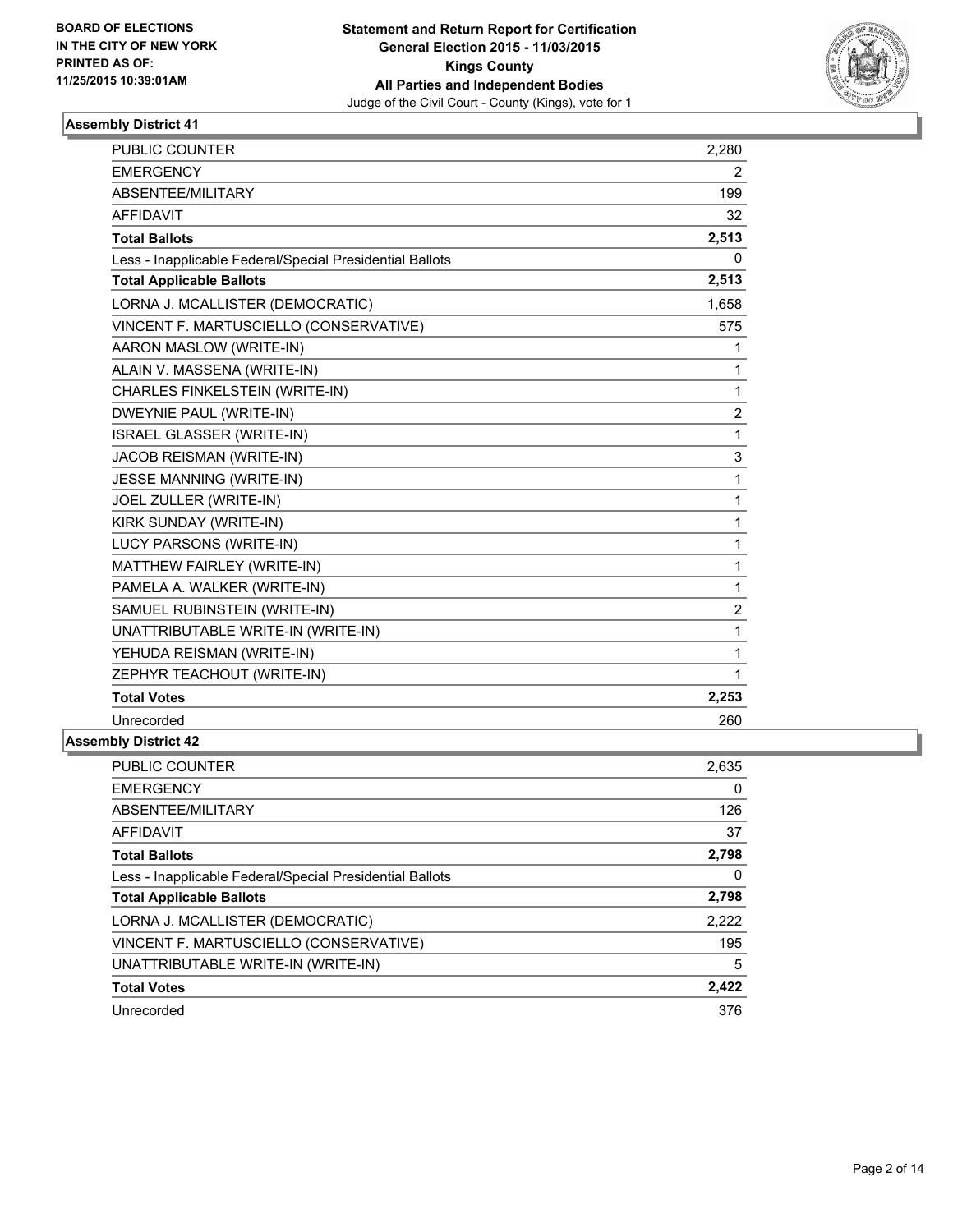

| <b>PUBLIC COUNTER</b>                                    | 3,110 |
|----------------------------------------------------------|-------|
| <b>EMERGENCY</b>                                         | 18    |
| ABSENTEE/MILITARY                                        | 180   |
| <b>AFFIDAVIT</b>                                         | 37    |
| <b>Total Ballots</b>                                     | 3,345 |
| Less - Inapplicable Federal/Special Presidential Ballots | 0     |
| <b>Total Applicable Ballots</b>                          | 3,345 |
| LORNA J. MCALLISTER (DEMOCRATIC)                         | 2,910 |
| VINCENT F. MARTUSCIELLO (CONSERVATIVE)                   | 128   |
| <b>JABARI STERLING (WRITE-IN)</b>                        | 1     |
| JOYCE E. LAPORTE (WRITE-IN)                              | 1     |
| LINCOLN RESTHER (WRITE-IN)                               | 1     |
| NICOLE MANNING (WRITE-IN)                                | 1     |
| UNATTRIBUTABLE WRITE-IN (WRITE-IN)                       | 1     |
| <b>Total Votes</b>                                       | 3,043 |
| Unrecorded                                               | 302   |

| <b>PUBLIC COUNTER</b>                                    | 3,118        |
|----------------------------------------------------------|--------------|
| <b>EMERGENCY</b>                                         | 1            |
| ABSENTEE/MILITARY                                        | 137          |
| <b>AFFIDAVIT</b>                                         | 53           |
| <b>Total Ballots</b>                                     | 3,309        |
| Less - Inapplicable Federal/Special Presidential Ballots | 0            |
| <b>Total Applicable Ballots</b>                          | 3,309        |
| LORNA J. MCALLISTER (DEMOCRATIC)                         | 2,493        |
| VINCENT F. MARTUSCIELLO (CONSERVATIVE)                   | 492          |
| DENISE WATSON (WRITE-IN)                                 | 1            |
| GINGER MULLEN (WRITE-IN)                                 | 1            |
| HUSAM ANWAR (WRITE-IN)                                   | 1            |
| <b>ISEH ISAAC (WRITE-IN)</b>                             | 1            |
| JEREMY FRANCIS (WRITE-IN)                                | $\mathbf{1}$ |
| JOE HALDEMAN (WRITE-IN)                                  | 1            |
| JUDITH SHEINDLIN (WRITE-IN)                              | 1            |
| MARION CONNERDA SILVEIRA (WRITE-IN)                      | $\mathbf 1$  |
| MATT MURDOCK (WRITE-IN)                                  | 1            |
| MATTHEW FAIRLEY (WRITE-IN)                               | 1            |
| MAURICE KAHN (WRITE-IN)                                  | 1            |
| NALUTE LERUSIVE (WRITE-IN)                               | 1            |
| PEIRS DROMS (WRITE-IN)                                   | 1            |
| ROBERT BYRON FORD (WRITE-IN)                             | 1            |
| SARAH NEWMAN (WRITE-IN)                                  | 1            |
| UNATTRIBUTABLE WRITE-IN (WRITE-IN)                       | 9            |
| YOEL SADAN (WRITE-IN)                                    | $\mathbf{1}$ |
| <b>Total Votes</b>                                       | 3,010        |
| Unrecorded                                               | 299          |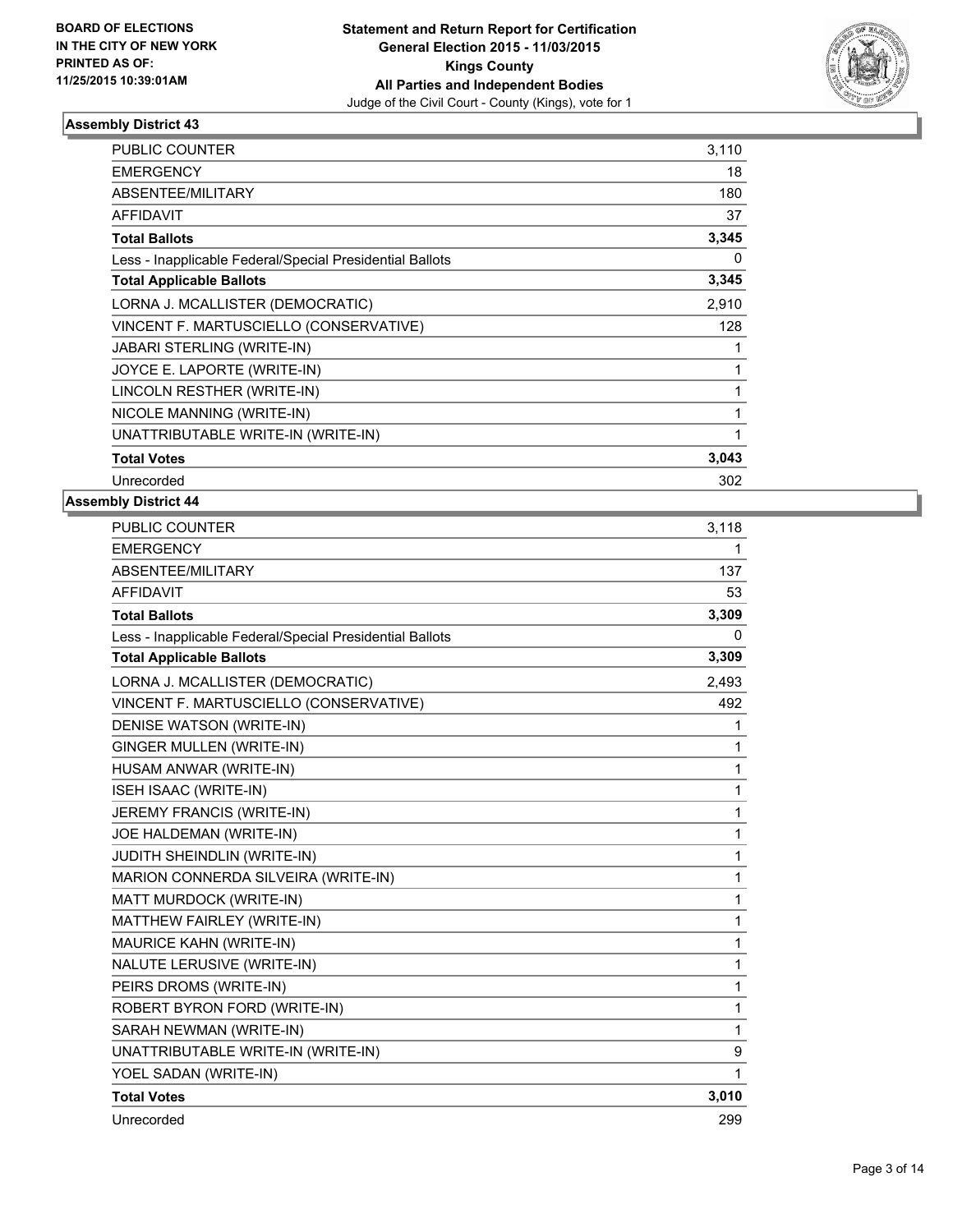

| <b>PUBLIC COUNTER</b>                                    | 1,813        |
|----------------------------------------------------------|--------------|
| <b>EMERGENCY</b>                                         | 0            |
| ABSENTEE/MILITARY                                        | 146          |
| AFFIDAVIT                                                | 20           |
| <b>Total Ballots</b>                                     | 1,979        |
| Less - Inapplicable Federal/Special Presidential Ballots | 0            |
| <b>Total Applicable Ballots</b>                          | 1,979        |
| LORNA J. MCALLISTER (DEMOCRATIC)                         | 1,126        |
| VINCENT F. MARTUSCIELLO (CONSERVATIVE)                   | 588          |
| IAN RANDAL STROCK (WRITE-IN)                             |              |
| MATTHEW FAIRLEY (WRITE-IN)                               | 1            |
| SUSAN BOREHARDT (WRITE-IN)                               | 1            |
| UNATTRIBUTABLE WRITE-IN (WRITE-IN)                       | $\mathbf{1}$ |
| <b>Total Votes</b>                                       | 1,718        |
| Unrecorded                                               | 261          |

| PUBLIC COUNTER                                           | 7,118 |
|----------------------------------------------------------|-------|
| <b>EMERGENCY</b>                                         | 22    |
| ABSENTEE/MILITARY                                        | 290   |
| <b>AFFIDAVIT</b>                                         | 67    |
| <b>Total Ballots</b>                                     | 7,497 |
| Less - Inapplicable Federal/Special Presidential Ballots | 0     |
| <b>Total Applicable Ballots</b>                          | 7,497 |
| LORNA J. MCALLISTER (DEMOCRATIC)                         | 3,610 |
| VINCENT F. MARTUSCIELLO (CONSERVATIVE)                   | 1,993 |
| DAVID DRAKE (WRITE-IN)                                   | 1     |
| DIANE M. GATTO (WRITE-IN)                                | 2     |
| JILL EPSTEIN (WRITE-IN)                                  | 1     |
| LINCOLN CHAFEE (WRITE-IN)                                | 1     |
| MATTHEW FAIRLEY (WRITE-IN)                               | 1     |
| ROSEANNE BARRANDA (WRITE-IN)                             | 1     |
| STUART MELTZER (WRITE-IN)                                | 1     |
| UNATTRIBUTABLE WRITE-IN (WRITE-IN)                       | 8     |
| <b>VLADIMIR PUTIN (WRITE-IN)</b>                         | 1     |
| <b>Total Votes</b>                                       | 5,620 |
| Unrecorded                                               | 1.877 |
|                                                          |       |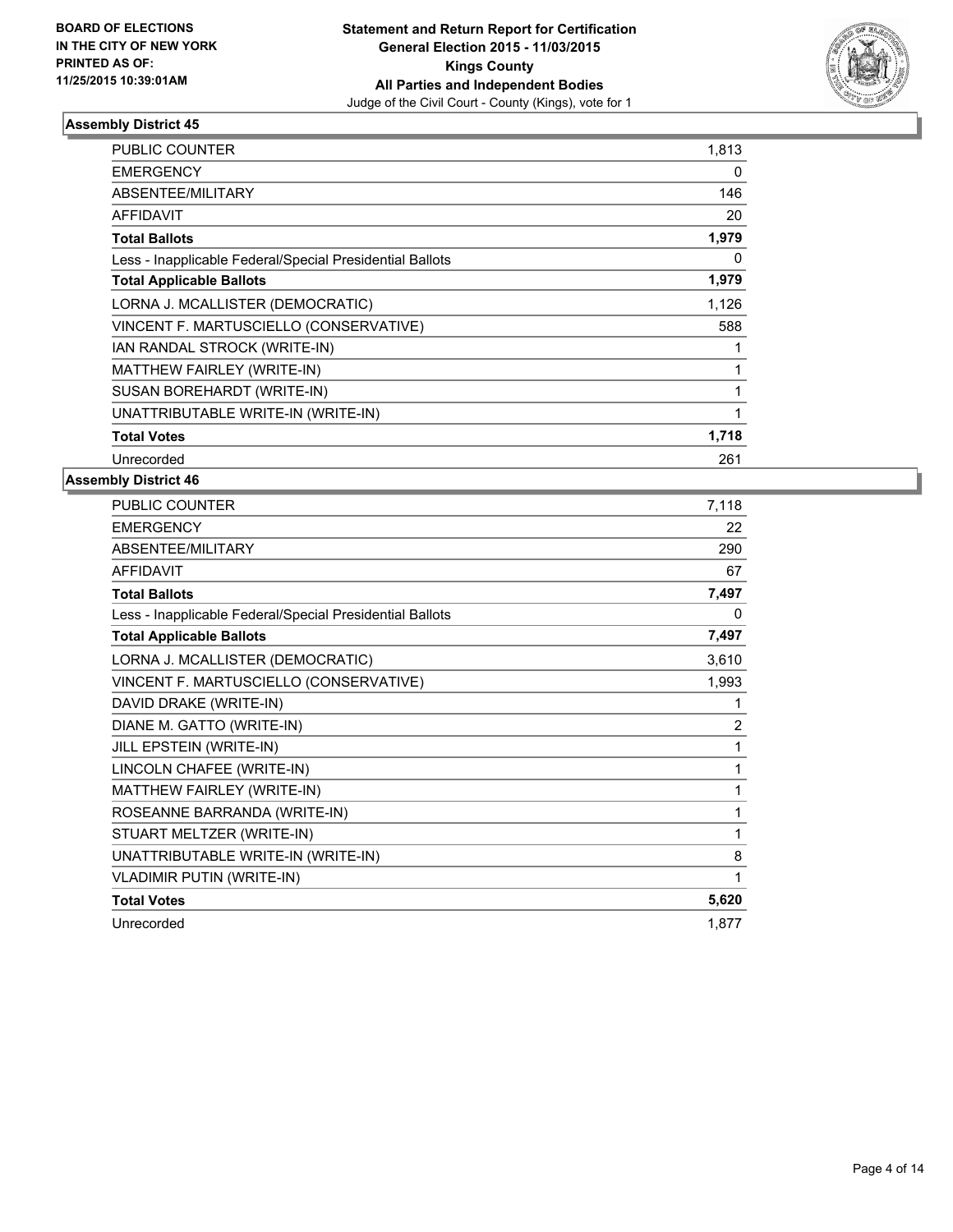

| <b>PUBLIC COUNTER</b>                                    | 1,934 |
|----------------------------------------------------------|-------|
| <b>EMERGENCY</b>                                         | 0     |
| ABSENTEE/MILITARY                                        | 198   |
| <b>AFFIDAVIT</b>                                         | 22    |
| <b>Total Ballots</b>                                     | 2,154 |
| Less - Inapplicable Federal/Special Presidential Ballots | 0     |
| <b>Total Applicable Ballots</b>                          | 2,154 |
| LORNA J. MCALLISTER (DEMOCRATIC)                         | 1,248 |
| VINCENT F. MARTUSCIELLO (CONSERVATIVE)                   | 657   |
| ABE GERGIS (WRITE-IN)                                    | 1     |
| MARGARET GILBODY (WRITE-IN)                              | 1     |
| MIKHAIL SHEYNKER (WRITE-IN)                              | 1     |
| UNATTRIBUTABLE WRITE-IN (WRITE-IN)                       | 4     |
| URSULA GANGEMI (WRITE-IN)                                | 1     |
| <b>Total Votes</b>                                       | 1,913 |
| Unrecorded                                               | 241   |

| <b>PUBLIC COUNTER</b>                                    | 1,363 |
|----------------------------------------------------------|-------|
| <b>EMERGENCY</b>                                         | 0     |
| ABSENTEE/MILITARY                                        | 139   |
| <b>AFFIDAVIT</b>                                         | 9     |
| <b>Total Ballots</b>                                     | 1,511 |
| Less - Inapplicable Federal/Special Presidential Ballots | 0     |
| <b>Total Applicable Ballots</b>                          | 1,511 |
| LORNA J. MCALLISTER (DEMOCRATIC)                         | 712   |
| VINCENT F. MARTUSCIELLO (CONSERVATIVE)                   | 578   |
| AKIVA KORNITZER (WRITE-IN)                               | 1     |
| CHAIM ROSE (WRITE-IN)                                    | 1     |
| IAN D. GIRSHEK (WRITE-IN)                                | 1     |
| <b>ISREAL WEISS (WRITE-IN)</b>                           | 1     |
| JACOB M. SAMMELL (WRITE-IN)                              | 1     |
| MOSHE GROSS (WRITE-IN)                                   | 1     |
| NISSAN SAHQHIE (WRITE-IN)                                | 1     |
| SHAYA MARCUS (WRITE-IN)                                  | 1     |
| UNATTRIBUTABLE WRITE-IN (WRITE-IN)                       | 5     |
| <b>Total Votes</b>                                       | 1,303 |
| Unrecorded                                               | 208   |
|                                                          |       |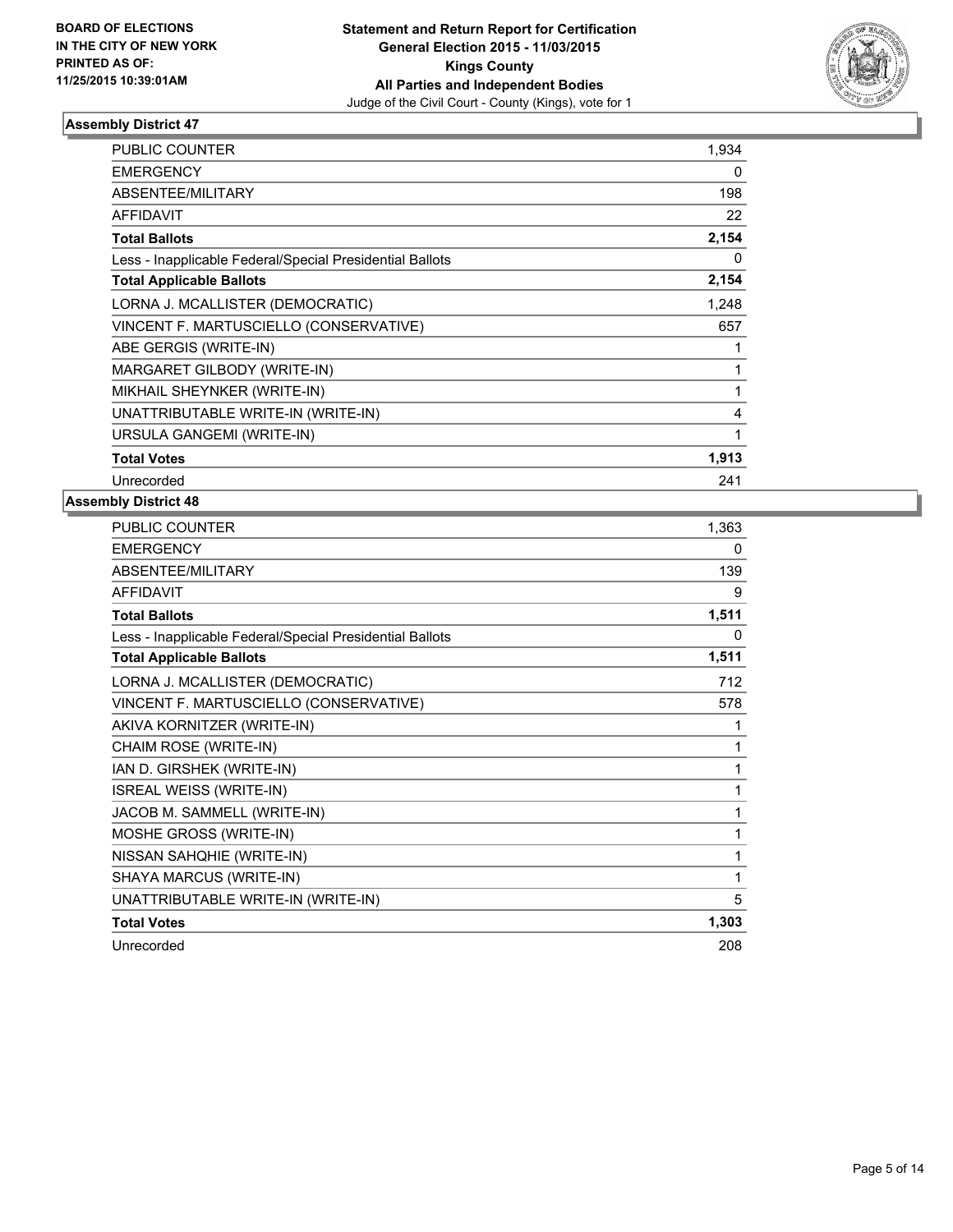

| <b>PUBLIC COUNTER</b>                                    | 1,429 |
|----------------------------------------------------------|-------|
| <b>EMERGENCY</b>                                         |       |
| ABSENTEE/MILITARY                                        | 103   |
| <b>AFFIDAVIT</b>                                         | 20    |
| <b>Total Ballots</b>                                     | 1,553 |
| Less - Inapplicable Federal/Special Presidential Ballots | 0     |
| <b>Total Applicable Ballots</b>                          | 1,553 |
| LORNA J. MCALLISTER (DEMOCRATIC)                         | 986   |
| VINCENT F. MARTUSCIELLO (CONSERVATIVE)                   | 434   |
| CHARLES HAEUSSLER (WRITE-IN)                             | 1     |
| JAVIER NIEVES (WRITE-IN)                                 | 1     |
| JEFF SMITH (WRITE-IN)                                    | 1     |
| SOPHIA DERLEO (WRITE-IN)                                 | 1     |
| UNATTRIBUTABLE WRITE-IN (WRITE-IN)                       | 3     |
| <b>Total Votes</b>                                       | 1,427 |
| Unrecorded                                               | 126   |

| PUBLIC COUNTER                                           | 1,517 |
|----------------------------------------------------------|-------|
| <b>EMERGENCY</b>                                         | 4     |
| ABSENTEE/MILITARY                                        | 71    |
| <b>AFFIDAVIT</b>                                         | 13    |
| <b>Total Ballots</b>                                     | 1,605 |
| Less - Inapplicable Federal/Special Presidential Ballots | 0     |
| <b>Total Applicable Ballots</b>                          | 1,605 |
| LORNA J. MCALLISTER (DEMOCRATIC)                         | 1,274 |
| VINCENT F. MARTUSCIELLO (CONSERVATIVE)                   | 198   |
| CIVIL SHEPARD (WRITE-IN)                                 | 1     |
| FRANCIS UNDERWOOD (WRITE-IN)                             | 1     |
| JANOS MARTON (WRITE-IN)                                  | 1     |
| JOHN ROBERTS (WRITE-IN)                                  | 1     |
| KATE YOURKE (WRITE-IN)                                   | 1     |
| KATIE LAWE (WRITE-IN)                                    | 1     |
| MATTHEW CARETTO (WRITE-IN)                               | 1     |
| UNATTRIBUTABLE WRITE-IN (WRITE-IN)                       | 3     |
| <b>Total Votes</b>                                       | 1,482 |
| Unrecorded                                               | 123   |
|                                                          |       |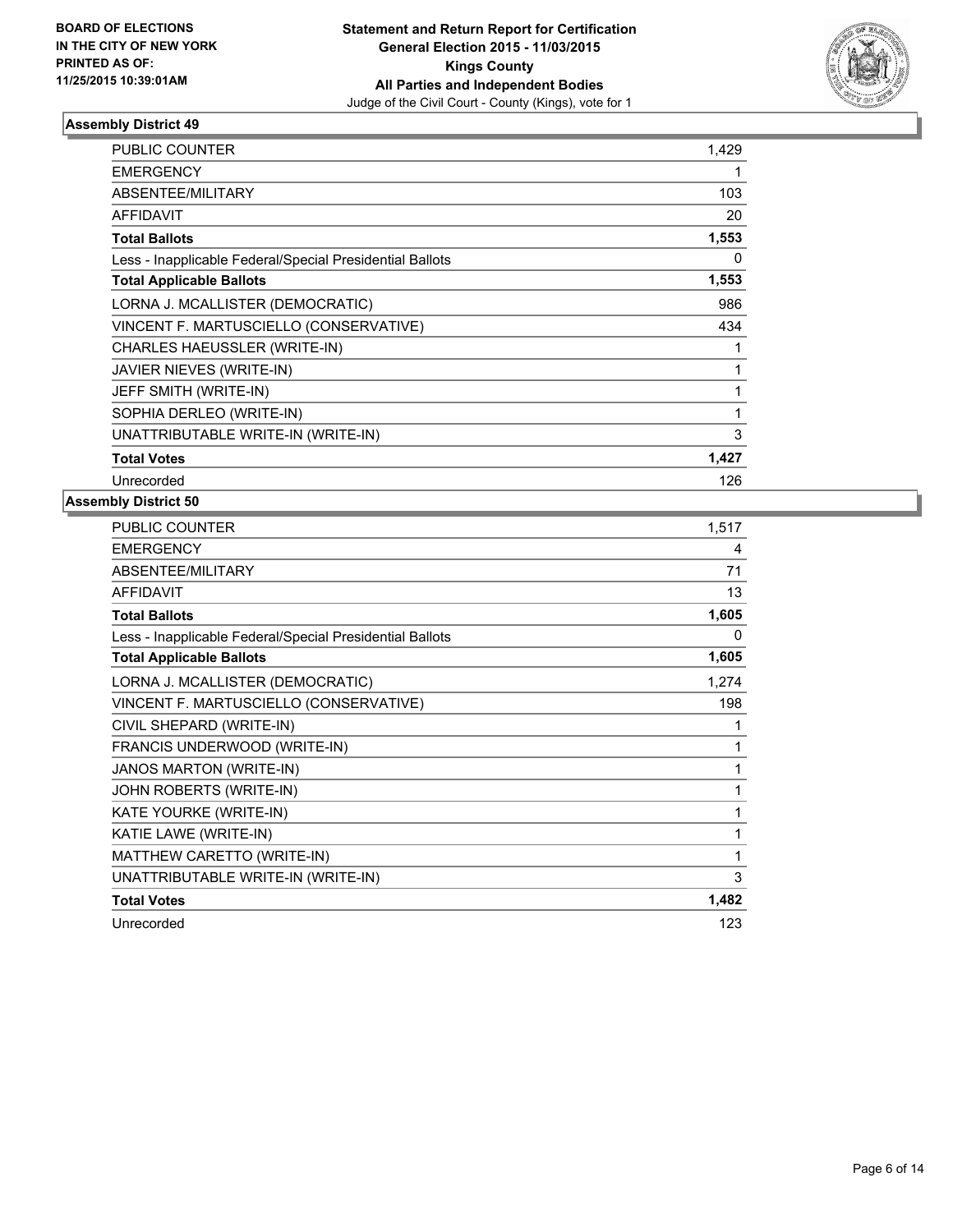

| <b>PUBLIC COUNTER</b>                                    | 2,040 |
|----------------------------------------------------------|-------|
| <b>EMERGENCY</b>                                         | 81    |
| <b>ABSENTEE/MILITARY</b>                                 | 73    |
| <b>AFFIDAVIT</b>                                         | 39    |
| <b>Total Ballots</b>                                     | 2,233 |
| Less - Inapplicable Federal/Special Presidential Ballots | 0     |
| <b>Total Applicable Ballots</b>                          | 2,233 |
| LORNA J. MCALLISTER (DEMOCRATIC)                         | 1,773 |
| VINCENT F. MARTUSCIELLO (CONSERVATIVE)                   | 272   |
| ALEX JONES (WRITE-IN)                                    |       |
| LEON ROCHELMAN (WRITE-IN)                                |       |
| RAYMOND LUIS CARTAGENA (WRITE-IN)                        | 1     |
| UNATTRIBUTABLE WRITE-IN (WRITE-IN)                       | 8     |
| <b>Total Votes</b>                                       | 2,056 |
| Unrecorded                                               | 177   |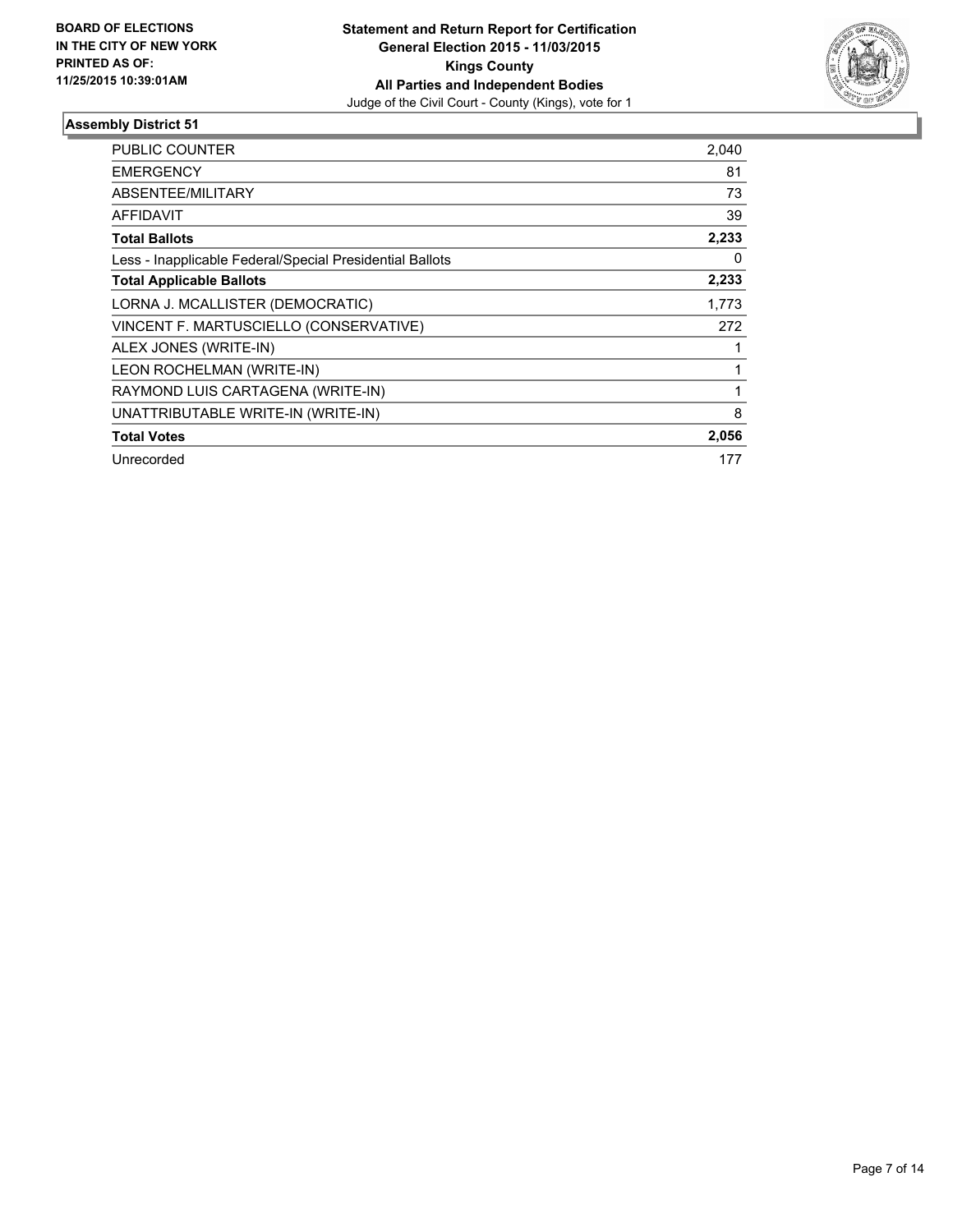

| <b>EMERGENCY</b><br>0<br>ABSENTEE/MILITARY<br>192<br>AFFIDAVIT<br>43<br>3,894<br><b>Total Ballots</b><br>Less - Inapplicable Federal/Special Presidential Ballots<br>0<br><b>Total Applicable Ballots</b><br>3,894<br>LORNA J. MCALLISTER (DEMOCRATIC)<br>3,360<br>VINCENT F. MARTUSCIELLO (CONSERVATIVE)<br>359<br>BRAD LANDER (WRITE-IN)<br>1<br>CAROLYN WALKER DIALLO (WRITE-IN)<br>1<br>DANIEL MURPHY (WRITE-IN)<br>1<br>1<br>ELLEN PHILIPS (WRITE-IN)<br>1<br><b>GUY YEOWAR (WRITE-IN)</b><br>HOWARD GRAUBARD (WRITE-IN)<br>$\mathbf 1$<br>1<br>JAVE AUSTEN (WRITE-IN)<br>1<br>JEFFREY M. GREENBERG (WRITE-IN)<br>JENNIFER LEVY (WRITE-IN)<br>1<br>JOSEPH O'LEARY (WRITE-IN)<br>1<br>JOSH MORGENSTERN (WRITE-IN)<br>1<br>LORETTA LYNCH (WRITE-IN)<br>1<br>1<br>LOU DIMEGLIO (WRITE-IN)<br>1<br>MATT HARVEY (WRITE-IN)<br>MATTHEW FAIRLEY (WRITE-IN)<br>1<br>RICHARD KLASS (WRITE-IN)<br>1<br>SCOTT SOMMOR (WRITE-IN)<br>1<br>1<br>STANLEY ARONOWITZ (WRITE-IN)<br>STEVEN E SHOVENS (WRITE-IN)<br>1<br>UNATTRIBUTABLE WRITE-IN (WRITE-IN)<br>11<br>XAVI LIEBLING (WRITE-IN)<br>1<br><b>Total Votes</b><br>3,750<br>144<br>Unrecorded | PUBLIC COUNTER | 3,659 |
|------------------------------------------------------------------------------------------------------------------------------------------------------------------------------------------------------------------------------------------------------------------------------------------------------------------------------------------------------------------------------------------------------------------------------------------------------------------------------------------------------------------------------------------------------------------------------------------------------------------------------------------------------------------------------------------------------------------------------------------------------------------------------------------------------------------------------------------------------------------------------------------------------------------------------------------------------------------------------------------------------------------------------------------------------------------------------------------------------------------------------------------|----------------|-------|
|                                                                                                                                                                                                                                                                                                                                                                                                                                                                                                                                                                                                                                                                                                                                                                                                                                                                                                                                                                                                                                                                                                                                          |                |       |
|                                                                                                                                                                                                                                                                                                                                                                                                                                                                                                                                                                                                                                                                                                                                                                                                                                                                                                                                                                                                                                                                                                                                          |                |       |
|                                                                                                                                                                                                                                                                                                                                                                                                                                                                                                                                                                                                                                                                                                                                                                                                                                                                                                                                                                                                                                                                                                                                          |                |       |
|                                                                                                                                                                                                                                                                                                                                                                                                                                                                                                                                                                                                                                                                                                                                                                                                                                                                                                                                                                                                                                                                                                                                          |                |       |
|                                                                                                                                                                                                                                                                                                                                                                                                                                                                                                                                                                                                                                                                                                                                                                                                                                                                                                                                                                                                                                                                                                                                          |                |       |
|                                                                                                                                                                                                                                                                                                                                                                                                                                                                                                                                                                                                                                                                                                                                                                                                                                                                                                                                                                                                                                                                                                                                          |                |       |
|                                                                                                                                                                                                                                                                                                                                                                                                                                                                                                                                                                                                                                                                                                                                                                                                                                                                                                                                                                                                                                                                                                                                          |                |       |
|                                                                                                                                                                                                                                                                                                                                                                                                                                                                                                                                                                                                                                                                                                                                                                                                                                                                                                                                                                                                                                                                                                                                          |                |       |
|                                                                                                                                                                                                                                                                                                                                                                                                                                                                                                                                                                                                                                                                                                                                                                                                                                                                                                                                                                                                                                                                                                                                          |                |       |
|                                                                                                                                                                                                                                                                                                                                                                                                                                                                                                                                                                                                                                                                                                                                                                                                                                                                                                                                                                                                                                                                                                                                          |                |       |
|                                                                                                                                                                                                                                                                                                                                                                                                                                                                                                                                                                                                                                                                                                                                                                                                                                                                                                                                                                                                                                                                                                                                          |                |       |
|                                                                                                                                                                                                                                                                                                                                                                                                                                                                                                                                                                                                                                                                                                                                                                                                                                                                                                                                                                                                                                                                                                                                          |                |       |
|                                                                                                                                                                                                                                                                                                                                                                                                                                                                                                                                                                                                                                                                                                                                                                                                                                                                                                                                                                                                                                                                                                                                          |                |       |
|                                                                                                                                                                                                                                                                                                                                                                                                                                                                                                                                                                                                                                                                                                                                                                                                                                                                                                                                                                                                                                                                                                                                          |                |       |
|                                                                                                                                                                                                                                                                                                                                                                                                                                                                                                                                                                                                                                                                                                                                                                                                                                                                                                                                                                                                                                                                                                                                          |                |       |
|                                                                                                                                                                                                                                                                                                                                                                                                                                                                                                                                                                                                                                                                                                                                                                                                                                                                                                                                                                                                                                                                                                                                          |                |       |
|                                                                                                                                                                                                                                                                                                                                                                                                                                                                                                                                                                                                                                                                                                                                                                                                                                                                                                                                                                                                                                                                                                                                          |                |       |
|                                                                                                                                                                                                                                                                                                                                                                                                                                                                                                                                                                                                                                                                                                                                                                                                                                                                                                                                                                                                                                                                                                                                          |                |       |
|                                                                                                                                                                                                                                                                                                                                                                                                                                                                                                                                                                                                                                                                                                                                                                                                                                                                                                                                                                                                                                                                                                                                          |                |       |
|                                                                                                                                                                                                                                                                                                                                                                                                                                                                                                                                                                                                                                                                                                                                                                                                                                                                                                                                                                                                                                                                                                                                          |                |       |
|                                                                                                                                                                                                                                                                                                                                                                                                                                                                                                                                                                                                                                                                                                                                                                                                                                                                                                                                                                                                                                                                                                                                          |                |       |
|                                                                                                                                                                                                                                                                                                                                                                                                                                                                                                                                                                                                                                                                                                                                                                                                                                                                                                                                                                                                                                                                                                                                          |                |       |
|                                                                                                                                                                                                                                                                                                                                                                                                                                                                                                                                                                                                                                                                                                                                                                                                                                                                                                                                                                                                                                                                                                                                          |                |       |
|                                                                                                                                                                                                                                                                                                                                                                                                                                                                                                                                                                                                                                                                                                                                                                                                                                                                                                                                                                                                                                                                                                                                          |                |       |
|                                                                                                                                                                                                                                                                                                                                                                                                                                                                                                                                                                                                                                                                                                                                                                                                                                                                                                                                                                                                                                                                                                                                          |                |       |
|                                                                                                                                                                                                                                                                                                                                                                                                                                                                                                                                                                                                                                                                                                                                                                                                                                                                                                                                                                                                                                                                                                                                          |                |       |
|                                                                                                                                                                                                                                                                                                                                                                                                                                                                                                                                                                                                                                                                                                                                                                                                                                                                                                                                                                                                                                                                                                                                          |                |       |
|                                                                                                                                                                                                                                                                                                                                                                                                                                                                                                                                                                                                                                                                                                                                                                                                                                                                                                                                                                                                                                                                                                                                          |                |       |
|                                                                                                                                                                                                                                                                                                                                                                                                                                                                                                                                                                                                                                                                                                                                                                                                                                                                                                                                                                                                                                                                                                                                          |                |       |
|                                                                                                                                                                                                                                                                                                                                                                                                                                                                                                                                                                                                                                                                                                                                                                                                                                                                                                                                                                                                                                                                                                                                          |                |       |
|                                                                                                                                                                                                                                                                                                                                                                                                                                                                                                                                                                                                                                                                                                                                                                                                                                                                                                                                                                                                                                                                                                                                          |                |       |

| <b>PUBLIC COUNTER</b>                                    | 2,485 |
|----------------------------------------------------------|-------|
| <b>EMERGENCY</b>                                         | 0     |
| ABSENTEE/MILITARY                                        | 43    |
| AFFIDAVIT                                                | 87    |
| <b>Total Ballots</b>                                     | 2,615 |
| Less - Inapplicable Federal/Special Presidential Ballots | 0     |
| <b>Total Applicable Ballots</b>                          | 2,615 |
| LORNA J. MCALLISTER (DEMOCRATIC)                         | 2.172 |
| VINCENT F. MARTUSCIELLO (CONSERVATIVE)                   | 142   |
| DOUGLAS LIPORI (WRITE-IN)                                |       |
| UNATTRIBUTABLE WRITE-IN (WRITE-IN)                       | 3     |
| <b>Total Votes</b>                                       | 2,318 |
| Unrecorded                                               | 297   |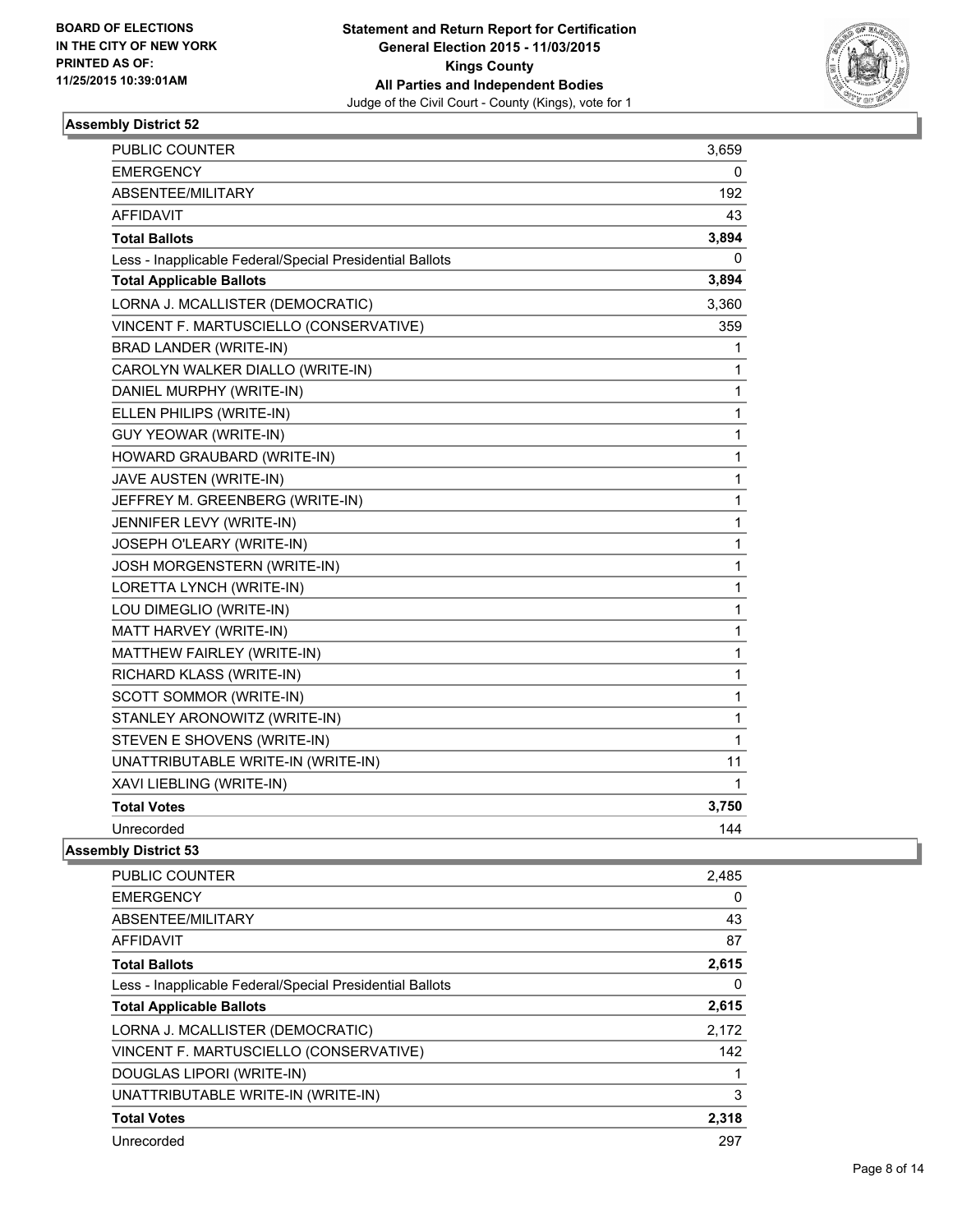

| <b>PUBLIC COUNTER</b>                                    | 2,024 |
|----------------------------------------------------------|-------|
| <b>EMERGENCY</b>                                         | 62    |
| ABSENTEE/MILITARY                                        | 53    |
| <b>AFFIDAVIT</b>                                         | 102   |
| <b>Total Ballots</b>                                     | 2,241 |
| Less - Inapplicable Federal/Special Presidential Ballots | 0     |
| <b>Total Applicable Ballots</b>                          | 2,241 |
| LORNA J. MCALLISTER (DEMOCRATIC)                         | 1,838 |
| VINCENT F. MARTUSCIELLO (CONSERVATIVE)                   | 84    |
| ANTEN BORROK (WRITE-IN)                                  | 1     |
| MONTE CHANDLER (WRITE-IN)                                | 1     |
| UNATTRIBUTABLE WRITE-IN (WRITE-IN)                       | 5     |
| <b>Total Votes</b>                                       | 1,929 |
| Unrecorded                                               | 312   |

**Assembly District 55**

| <b>PUBLIC COUNTER</b>                                    | 3,083 |
|----------------------------------------------------------|-------|
| <b>EMERGENCY</b>                                         | 0     |
| ABSENTEE/MILITARY                                        | 89    |
| <b>AFFIDAVIT</b>                                         | 66    |
| <b>Total Ballots</b>                                     | 3,238 |
| Less - Inapplicable Federal/Special Presidential Ballots | 0     |
| <b>Total Applicable Ballots</b>                          | 3,238 |
| LORNA J. MCALLISTER (DEMOCRATIC)                         | 2,839 |
| VINCENT F. MARTUSCIELLO (CONSERVATIVE)                   | 94    |
| UNATTRIBUTABLE WRITE-IN (WRITE-IN)                       | 4     |
| <b>Total Votes</b>                                       | 2,937 |
| Unrecorded                                               | 301   |

| <b>PUBLIC COUNTER</b>                                    | 3,688 |
|----------------------------------------------------------|-------|
| <b>EMERGENCY</b>                                         | 0     |
| ABSENTEE/MILITARY                                        | 82    |
| AFFIDAVIT                                                | 57    |
| <b>Total Ballots</b>                                     | 3,827 |
| Less - Inapplicable Federal/Special Presidential Ballots | 0     |
| <b>Total Applicable Ballots</b>                          | 3,827 |
| LORNA J. MCALLISTER (DEMOCRATIC)                         | 3,275 |
| VINCENT F. MARTUSCIELLO (CONSERVATIVE)                   | 89    |
| CAROLYN WALKER DIALLO (WRITE-IN)                         |       |
| JOSEPH HAYES (WRITE-IN)                                  |       |
| STEFAN JAMES (WRITE-IN)                                  | 1     |
| UNATTRIBUTABLE WRITE-IN (WRITE-IN)                       | 3     |
| <b>Total Votes</b>                                       | 3,370 |
| Unrecorded                                               | 457   |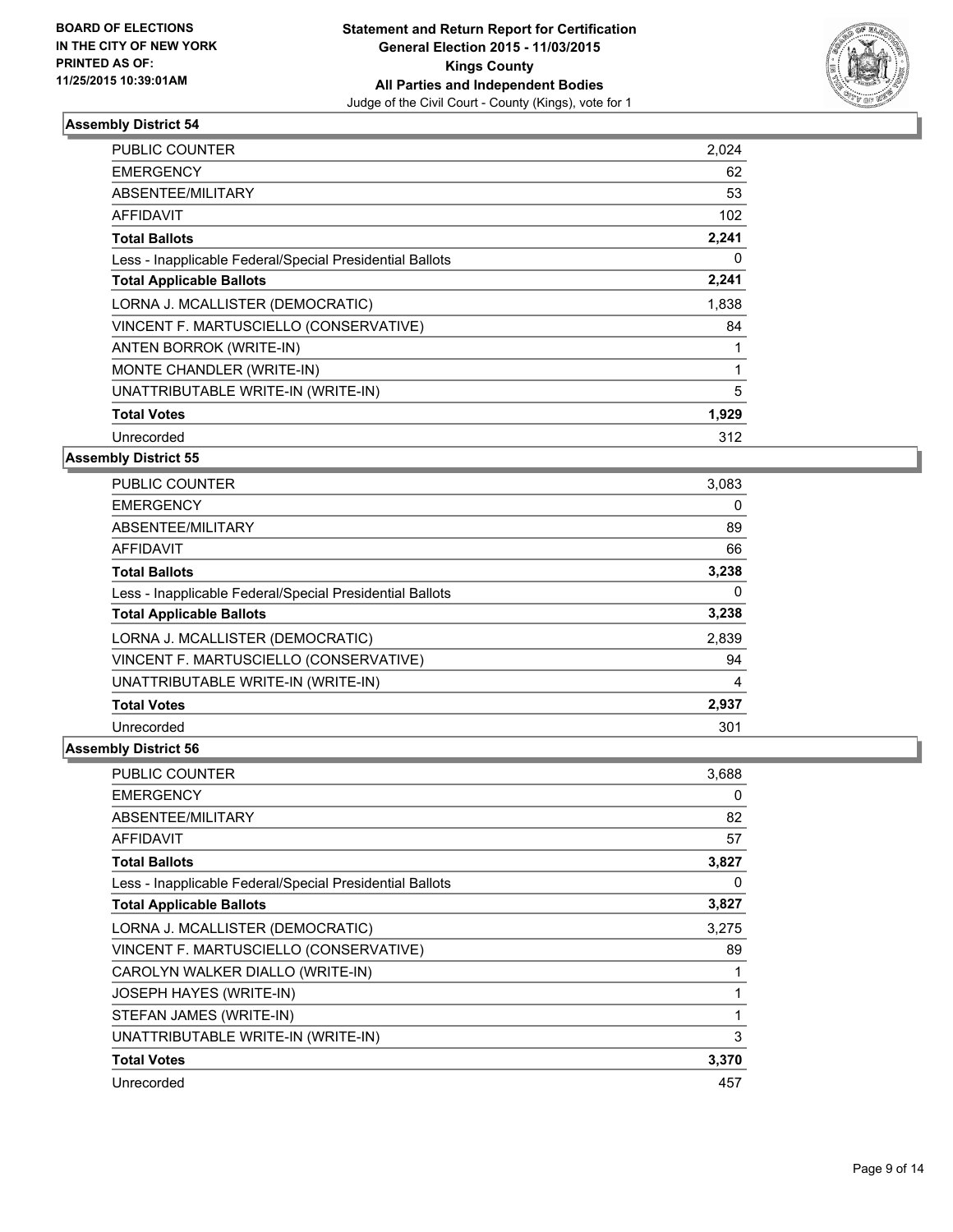

| <b>PUBLIC COUNTER</b>                                    | 4.007 |
|----------------------------------------------------------|-------|
| <b>EMERGENCY</b>                                         | 0     |
| ABSENTEE/MILITARY                                        | 231   |
| <b>AFFIDAVIT</b>                                         | 44    |
| <b>Total Ballots</b>                                     | 4,282 |
| Less - Inapplicable Federal/Special Presidential Ballots | 0     |
| <b>Total Applicable Ballots</b>                          | 4,282 |
| LORNA J. MCALLISTER (DEMOCRATIC)                         | 3,832 |
| VINCENT F. MARTUSCIELLO (CONSERVATIVE)                   | 106   |
| JENNIFER KALB (WRITE-IN)                                 | 1     |
| KATNISS EVERDEEN (WRITE-IN)                              | 1     |
| MALIKAH SHABAZZ (WRITE-IN)                               | 1     |
| PAMELA A. WALKER (WRITE-IN)                              | 1     |
| RAFAEL FLORES (WRITE-IN)                                 | 1     |
| RENEE HOLMES (WRITE-IN)                                  | 1     |
| RUTH BADER GINSBURG (WRITE-IN)                           | 1     |
| SHAWNDYA L. SIMPSON (WRITE-IN)                           | 1     |
| UNATTRIBUTABLE WRITE-IN (WRITE-IN)                       | 11    |
| <b>Total Votes</b>                                       | 3,957 |
| Unrecorded                                               | 325   |

| <b>PUBLIC COUNTER</b>                                    | 3,035 |
|----------------------------------------------------------|-------|
| <b>EMERGENCY</b>                                         | 0     |
| ABSENTEE/MILITARY                                        | 200   |
| <b>AFFIDAVIT</b>                                         | 44    |
| <b>Total Ballots</b>                                     | 3,279 |
| Less - Inapplicable Federal/Special Presidential Ballots | 0     |
| <b>Total Applicable Ballots</b>                          | 3,279 |
| LORNA J. MCALLISTER (DEMOCRATIC)                         | 2,919 |
| VINCENT F. MARTUSCIELLO (CONSERVATIVE)                   | 98    |
| <b>EMMIT TILL (WRITE-IN)</b>                             |       |
| <b>Total Votes</b>                                       | 3,018 |
| Unrecorded                                               | 261   |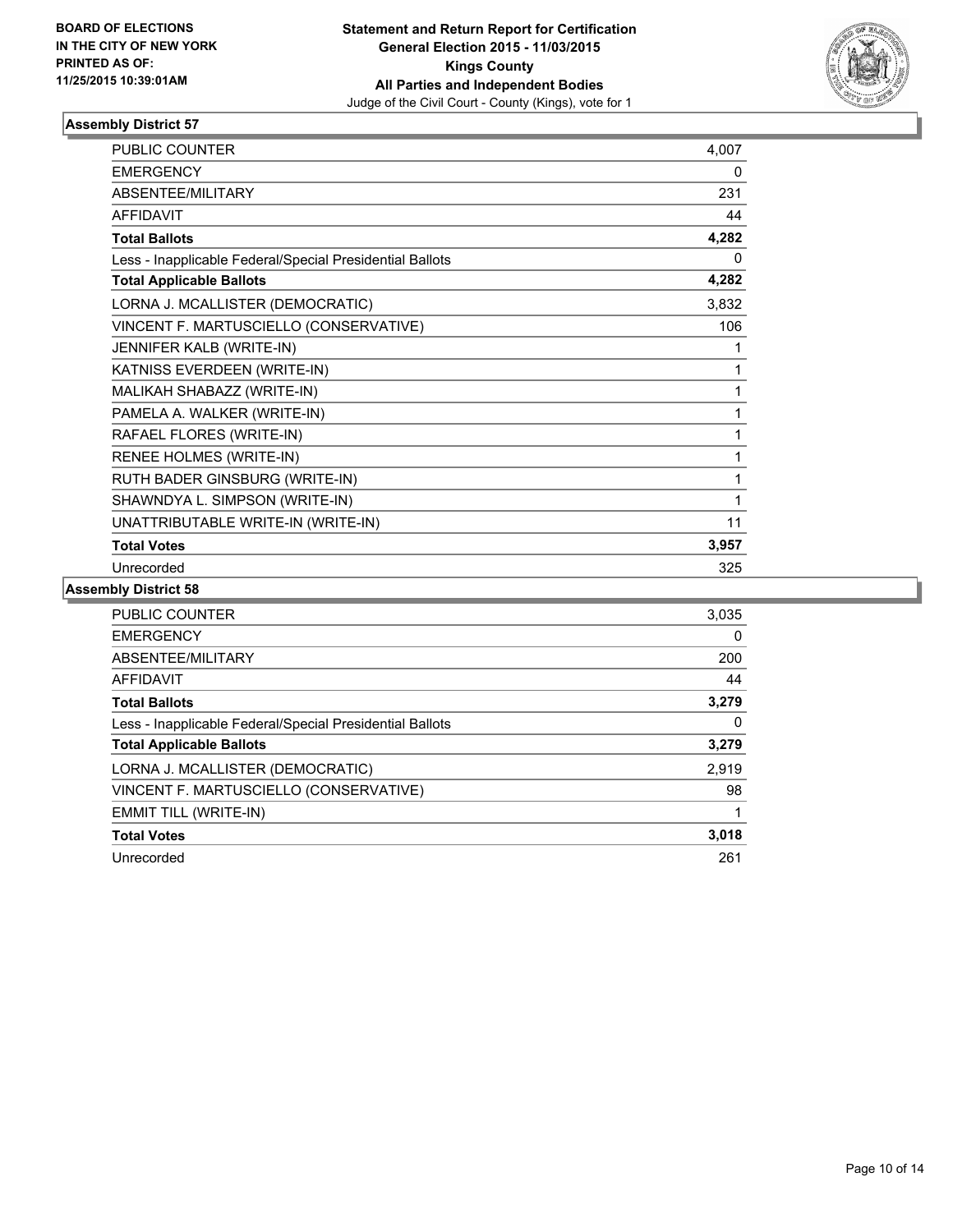

| <b>PUBLIC COUNTER</b>                                    | 3,528          |
|----------------------------------------------------------|----------------|
| <b>EMERGENCY</b>                                         | 3              |
| ABSENTEE/MILITARY                                        | 141            |
| AFFIDAVIT                                                | 37             |
| <b>Total Ballots</b>                                     | 3,709          |
| Less - Inapplicable Federal/Special Presidential Ballots | 0              |
| <b>Total Applicable Ballots</b>                          | 3,709          |
| LORNA J. MCALLISTER (DEMOCRATIC)                         | 2,683          |
| VINCENT F. MARTUSCIELLO (CONSERVATIVE)                   | 686            |
| JEFFREY SEVERE (WRITE-IN)                                |                |
| UNATTRIBUTABLE WRITE-IN (WRITE-IN)                       | $\overline{2}$ |
| <b>Total Votes</b>                                       | 3,372          |
| Unrecorded                                               | 337            |

**Assembly District 60**

| <b>PUBLIC COUNTER</b>                                    | 3,667 |
|----------------------------------------------------------|-------|
| <b>EMERGENCY</b>                                         | 15    |
| ABSENTEE/MILITARY                                        | 82    |
| <b>AFFIDAVIT</b>                                         | 56    |
| <b>Total Ballots</b>                                     | 3,820 |
| Less - Inapplicable Federal/Special Presidential Ballots | 0     |
| <b>Total Applicable Ballots</b>                          | 3,820 |
| LORNA J. MCALLISTER (DEMOCRATIC)                         | 3,276 |
| VINCENT F. MARTUSCIELLO (CONSERVATIVE)                   | 109   |
| ALTON MADDOX (WRITE-IN)                                  |       |
| UNATTRIBUTABLE WRITE-IN (WRITE-IN)                       | 3     |
| <b>Total Votes</b>                                       | 3,389 |
| Unrecorded                                               | 431   |

| <b>PUBLIC COUNTER</b>                                    | 839 |
|----------------------------------------------------------|-----|
| <b>EMERGENCY</b>                                         | 0   |
| ABSENTEE/MILITARY                                        | 63  |
| <b>AFFIDAVIT</b>                                         | 5   |
| <b>Total Ballots</b>                                     | 907 |
| Less - Inapplicable Federal/Special Presidential Ballots | 0   |
| <b>Total Applicable Ballots</b>                          | 907 |
| LORNA J. MCALLISTER (DEMOCRATIC)                         | 501 |
| VINCENT F. MARTUSCIELLO (CONSERVATIVE)                   | 346 |
| ERIC GARNER (WRITE-IN)                                   |     |
| UNATTRIBUTABLE WRITE-IN (WRITE-IN)                       |     |
| <b>Total Votes</b>                                       | 849 |
| Unrecorded                                               | 58  |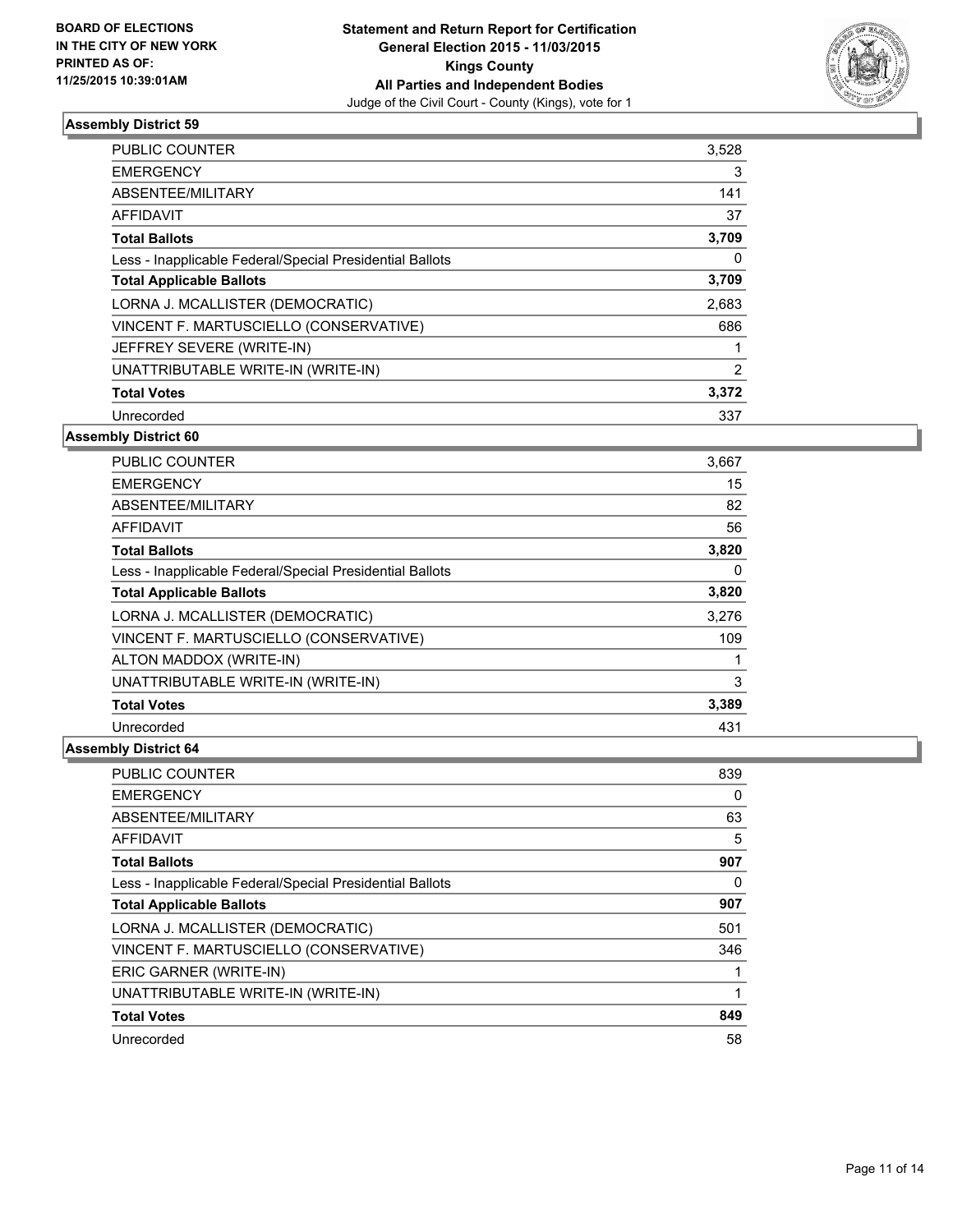

# **Total for Judge of the Civil Court - County (Kings) - Kings County**

| PUBLIC COUNTER                                           | 58,372         |
|----------------------------------------------------------|----------------|
| EMERGENCY                                                | 209            |
| ABSENTEE/MILITARY                                        | 2,838          |
| AFFIDAVIT                                                | 890            |
| <b>Total Ballots</b>                                     | 62,309         |
| Less - Inapplicable Federal/Special Presidential Ballots | 0              |
| <b>Total Applicable Ballots</b>                          | 62,309         |
| LORNA J. MCALLISTER (DEMOCRATIC)                         | 46,707         |
| VINCENT F. MARTUSCIELLO (CONSERVATIVE)                   | 8,223          |
| AARON MASLOW (WRITE-IN)                                  | 1              |
| ABE GERGIS (WRITE-IN)                                    | 1              |
| AKIVA KORNITZER (WRITE-IN)                               | 1              |
| ALAIN V. MASSENA (WRITE-IN)                              | 1              |
| ALEX JONES (WRITE-IN)                                    | 1              |
| ALTON MADDOX (WRITE-IN)                                  | 1              |
| ANTEN BORROK (WRITE-IN)                                  | 1              |
| <b>BRAD LANDER (WRITE-IN)</b>                            | 1              |
| CAROLYN WALKER DIALLO (WRITE-IN)                         | $\overline{2}$ |
| CHAIM ROSE (WRITE-IN)                                    | 1              |
| CHARLES FINKELSTEIN (WRITE-IN)                           | 1              |
| CHARLES HAEUSSLER (WRITE-IN)                             | 1              |
| CIVIL SHEPARD (WRITE-IN)                                 | 1              |
| DANIEL MURPHY (WRITE-IN)                                 | 1              |
| DAVID DRAKE (WRITE-IN)                                   | 1              |
| DENISE WATSON (WRITE-IN)                                 | 1              |
| DIANE M. GATTO (WRITE-IN)                                | 2              |
| DOUGLAS LIPORI (WRITE-IN)                                | 1              |
| DWEYNIE PAUL (WRITE-IN)                                  | 2              |
| ELLEN PHILIPS (WRITE-IN)                                 | 1              |
| <b>EMMIT TILL (WRITE-IN)</b>                             | 1              |
| ERIC GARNER (WRITE-IN)                                   | 1              |
| FRANCIS UNDERWOOD (WRITE-IN)                             | 1              |
| GINGER MULLEN (WRITE-IN)                                 | 1              |
| GUY YEOWAR (WRITE-IN)                                    | 1              |
| HOWARD GRAUBARD (WRITE-IN)                               | 1              |
| HUSAM ANWAR (WRITE-IN)                                   | 1              |
| IAN D. GIRSHEK (WRITE-IN)                                | 1              |
| IAN RANDAL STROCK (WRITE-IN)                             | 1              |
| ISEH ISAAC (WRITE-IN)                                    | 1              |
| <b>ISRAEL GLASSER (WRITE-IN)</b>                         | 1              |
| ISREAL WEISS (WRITE-IN)                                  | 1              |
| JABARI STERLING (WRITE-IN)                               | 1              |
| JACOB M. SAMMELL (WRITE-IN)                              | 1              |
| JACOB REISMAN (WRITE-IN)                                 | 3              |
| JANOS MARTON (WRITE-IN)                                  | 1              |
| JAVE AUSTEN (WRITE-IN)                                   | $\mathbf{1}$   |
|                                                          |                |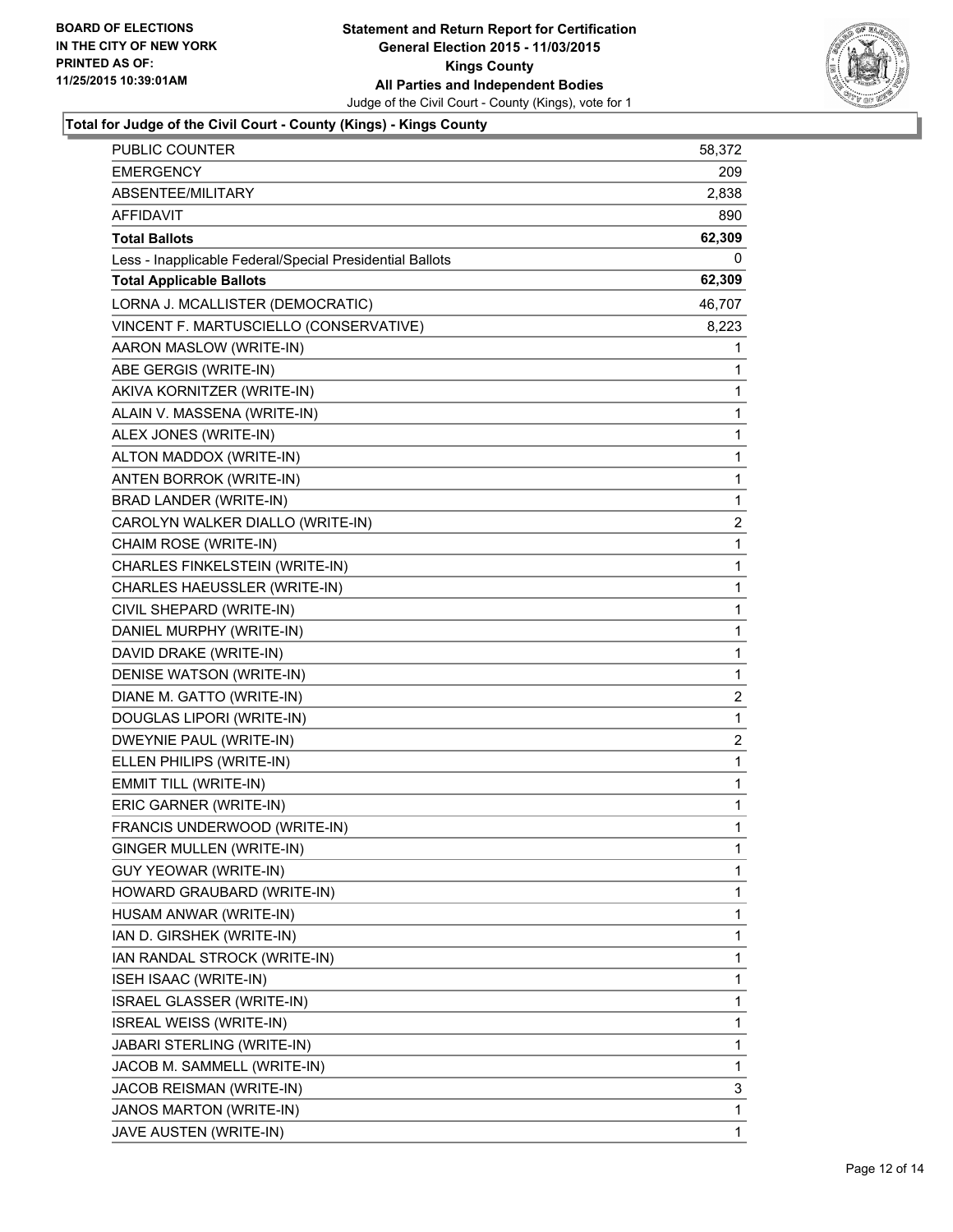

# **Total for Judge of the Civil Court - County (Kings) - Kings County**

| JAVIER NIEVES (WRITE-IN)            | 1 |
|-------------------------------------|---|
| JEFF SMITH (WRITE-IN)               | 1 |
| JEFFREY M. GREENBERG (WRITE-IN)     | 1 |
| JEFFREY SEVERE (WRITE-IN)           | 1 |
| JENNIFER KALB (WRITE-IN)            | 1 |
| JENNIFER LEVY (WRITE-IN)            | 1 |
| JEREMY FRANCIS (WRITE-IN)           | 1 |
| JESSE MANNING (WRITE-IN)            | 1 |
| JILL EPSTEIN (WRITE-IN)             | 1 |
| JOE HALDEMAN (WRITE-IN)             | 1 |
| JOEL ZULLER (WRITE-IN)              | 1 |
| JOHN ROBERTS (WRITE-IN)             | 1 |
| JOSEPH HAYES (WRITE-IN)             | 1 |
| JOSEPH O'LEARY (WRITE-IN)           | 1 |
| JOSH MORGENSTERN (WRITE-IN)         | 1 |
| JOYCE E. LAPORTE (WRITE-IN)         | 1 |
| JUDITH SHEINDLIN (WRITE-IN)         | 1 |
| KATE YOURKE (WRITE-IN)              | 1 |
| KATIE LAWE (WRITE-IN)               | 1 |
| KATNISS EVERDEEN (WRITE-IN)         | 1 |
| KIRK SUNDAY (WRITE-IN)              | 1 |
| LEON ROCHELMAN (WRITE-IN)           | 1 |
| LINCOLN CHAFEE (WRITE-IN)           | 1 |
| LINCOLN RESTHER (WRITE-IN)          | 1 |
| LORETTA LYNCH (WRITE-IN)            | 1 |
| LOU DIMEGLIO (WRITE-IN)             | 1 |
| LUCY PARSONS (WRITE-IN)             | 1 |
| MALIKAH SHABAZZ (WRITE-IN)          | 1 |
| MARGARET GILBODY (WRITE-IN)         | 1 |
| MARION CONNERDA SILVEIRA (WRITE-IN) | 1 |
| MATT HARVEY (WRITE-IN)              | 1 |
| MATT MURDOCK (WRITE-IN)             | 1 |
| MATTHEW CARETTO (WRITE-IN)          | 1 |
| MATTHEW FAIRLEY (WRITE-IN)          | 5 |
| MAURICE KAHN (WRITE-IN)             | 1 |
| MIKHAIL SHEYNKER (WRITE-IN)         | 1 |
| MONTE CHANDLER (WRITE-IN)           | 1 |
| MOSHE GROSS (WRITE-IN)              | 1 |
| NALUTE LERUSIVE (WRITE-IN)          | 1 |
| NICOLE MANNING (WRITE-IN)           | 1 |
| NISSAN SAHQHIE (WRITE-IN)           | 1 |
| PAMELA A. WALKER (WRITE-IN)         | 2 |
| PEIRS DROMS (WRITE-IN)              | 1 |
| RAFAEL FLORES (WRITE-IN)            | 1 |
| RAYMOND LUIS CARTAGENA (WRITE-IN)   | 1 |
| RENEE HOLMES (WRITE-IN)             | 1 |
|                                     |   |